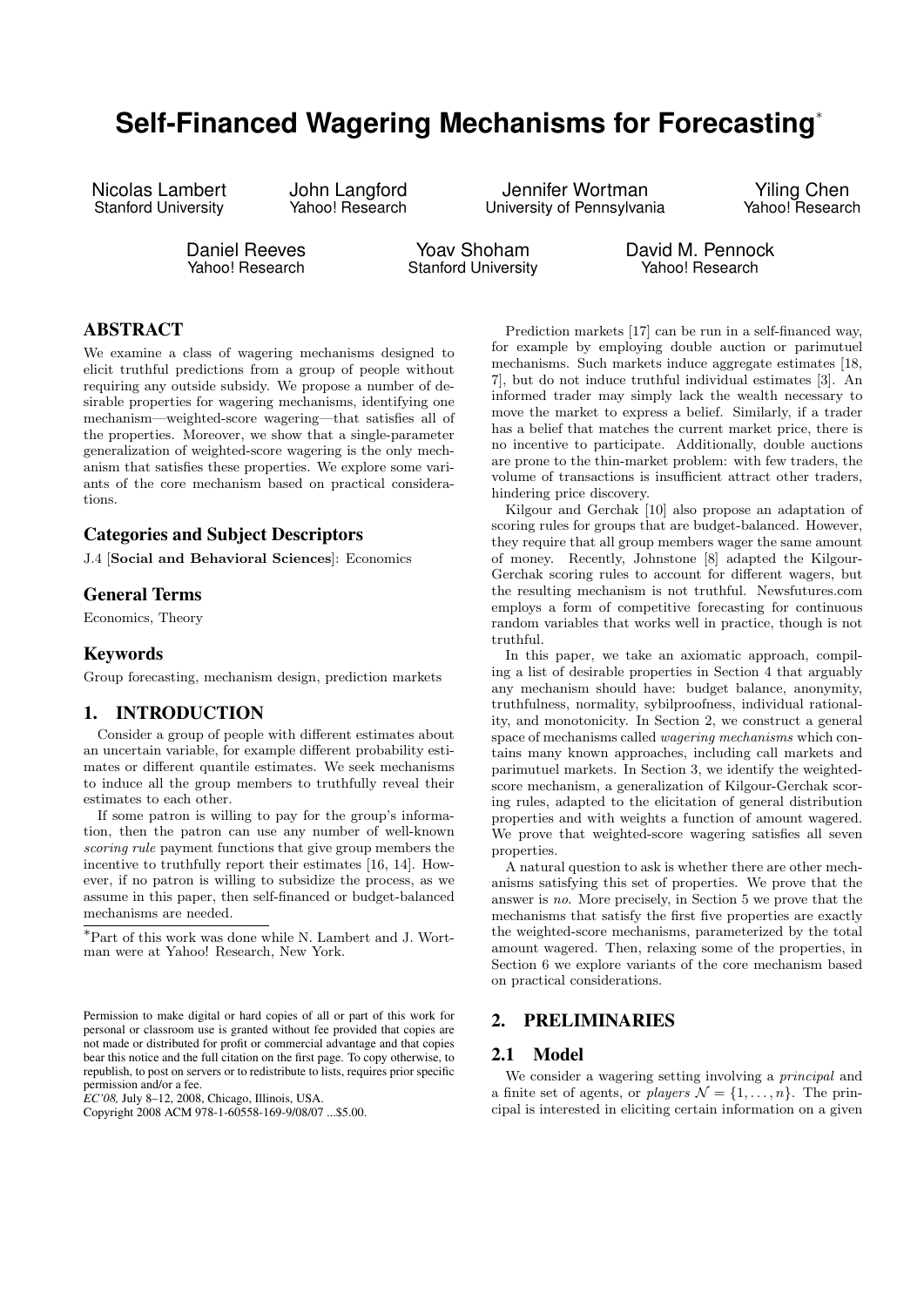random experiment, for example a horse race or the election of a political candidate. We denote by  $\Omega$  the set of possible outcomes. We assume that the outcome of the random experiment is drawn according to some distribution unknown to the principal, but on which players form beliefs. We model information of interest as distribution properties, such as event probabilities or mean, defined in Section 2.3.

Players participate in a wagering mechanism, formalized in the next subsection. Wagering mechanisms are essentially one-shot games in which players wager some money and make a prediction. After the realization of the experiment, each player receives a payout that is a function of her performance relative to the performance of other players.

We assume that players are risk neutral and seek to maximize their expected payout with respect to their belief. We argue that linear utility is a reasonable assumption when the money at stake remains small enough. We further assume that players choose their wager up front, before deciding on their prediction.<sup>1</sup> We believe that such a behavior is plausible in a context where players have fixed budgets. In particular, this is consistent with the model and findings of Ali [1] in the case of horse-race parimutuel betting. Ali showed that amounts players are willing to bet are typically small and player utility varies approximately linearly in the range of amounts being bet.

#### 2.2 Wagering Mechanisms

Wagering mechanisms, which cover a large class of oneshot mechanisms, allow players to specify a wager as part of their actions. Wagering mechanisms operate in two steps. In the first step, each player announces a report chosen from a certain set of possible reports  $R$  and wagers any positive amount of money. Wagers are deposited in a common pot. The set of allowed reports  $\mathcal R$  may take various forms, for example, in the case of a horse race, players may be asked to specify a winning horse, or may be asked to lay out the probability of winning for each competing horse. In a second step, after the realization of the experiment, the common pot is divided among the players according to their performance, based on their reports and the true outcome of the experiment. When the mechanism is not budget-balanced, players may receive a bonus, or may have to pay a tax or fee. Using the vector notation  $\mathbf{x} = (x_1, \ldots, x_n)$ , each player i reporting  $r_i$  and wagering  $m_i$  gets a nonnegative payout  $\Pi_i(\mathbf{r}, \mathbf{m}, \omega)$  specified by the mechanism. Payouts depend on reports and wagers, and on the true outcome of the experiment  $\omega$ . Player *i*'s net profit is thus  $\Pi_i(\mathbf{r}, \mathbf{m}, \omega) - m_i$ .

We assume that a player who wagers zero gets zero payout, so without loss of generality, we can use the set of natural numbers to represent the set of players  $\mathcal{N} = \mathbb{N}$  since nonparticipation is equivalent to a zero bid.<sup>2</sup> The formal definition of wagering mechanism is given below.

Definition 1. A Wagering Mechanism is a tuple  $(\mathcal{R}, \Omega, \Pi)$ together with a set of players  $\mathbb N$ , where  $\mathcal R$  is the set of allowed reports,  $\Omega$  is the outcome space, and  $\Pi = (\Pi_i(\mathbf{r}, \mathbf{m}, \omega))_{i \in \mathbb{N}}$ is the vector of payout functions  $\Pi_i : \mathcal{R}^{\mathbb{N}} \times [0, +\infty)^{\mathbb{N}} \times \Omega \mapsto$  $[0, +\infty)$ , with  $\Pi_i(\mathbf{r}, \mathbf{m}, \omega) = 0$  if  $m_i = 0$ .

Wagering mechanisms include several well-known instances of betting mechanisms, in particular, parimutuel betting markets [1, 15]. In a parimutuel market, players wager on mutually exclusive and exhaustive events  $E_1, \ldots, E_m$ (where, for example,  $E_i$  = "horse *i* wins the race"). Players lose their wagers when the true outcome is not what they bet, while winning players share the total money wagered in proportion to their own wager. Such a market is a wagering mechanism with the set of reports  $\mathcal{R} = \{E_1, \ldots, E_m\}$ , and a payout

$$
\Pi_i = \mathbbm{1}_{\omega \in r_i} \frac{m_i}{\sum_j m_j \mathbbm{1}_{\omega \in r_j}} \sum_j m_j ,
$$

when player i reports  $r_i$  and wagers  $m_i$  dollars, and where  $\mathbb{1}_{\omega \in A}$  is 1 if  $\omega \in A$  and 0 otherwise.

Call markets [9, 13, 4] can also be viewed as wagering mechanisms. In a typical call market for binary events, participants trade on contingent contracts, each contract corresponding to an outcome, paying off \$1 if the outcome becomes true and \$0 otherwise. Traders may submit orders, which indicate the maximum price they are willing to pay for a certain contract and a maximum amount of money to spend. Whenever possible, the market matches orders for one outcome with orders for the opposite one. When the space of outcomes is large, more exotic betting languages can be used to allow, for example, betting on combinations of events. This includes Boolean betting where players bet on Boolean formulas of events [5] and permutation betting where players bet on properties of the final ranking of competing candidates [2]. Such combinatorial betting may use call markets with multilateral order matching to clear bets, which can be modeled as wagering mechanisms. However the payout functions are often very complicated. Furthermore, these instances of wagering mechanisms do not admit a dominant strategy; rather, players make reports conditionally on their beliefs on other players' reports. At best, when the range of possible reports is limited to outcomes or events, the mechanism may allow a partial specification of individual subjective probabilities such as: the (subjective) probability is greater than some threshold. However this is an incomplete specification and less natural than simply stating a belief.

## 2.3 Distribution Properties

Distribution properties, introduced in Lambert et al. [11], are a convenient way to model information on probability distributions. A *distribution property*  $\Gamma(P)$  is defined as a function that assigns a real value to any probability distribution  $P$  in a given convex domain. By assumption, the domain must contain the true distribution of the random experiment under consideration. For example, in the case of a continuous outcome, the domain of the median would be the set of continuous densities with full support, the domain of the expectation the set of distributions with finite first moment.

Common distribution properties include the probability of an event, the expectation, the variance, medians/quantiles, moments, indicators of the symmetry of the distribution (skewness), and dispersion (kurtosis). For instance, the property Γ corresponding to the probability of an event  $A$ is  $\Gamma(P) = P(A)$ , that of the median of a random variable X is  $\Gamma(P) = \sup_m \{m : P(X < m) < 1/2\}$ . As in Lambert et al. [11], we say that a report r (respectively, a probability  $P$ )

<sup>&</sup>lt;sup>1</sup>The amount wagered may depend on the player's belief/knowledge. For example, the more confident the player is about some outcome, the more she may want to wager.

<sup>&</sup>lt;sup>2</sup>This notational change is useful to define wagering mechanisms with a varying number of players.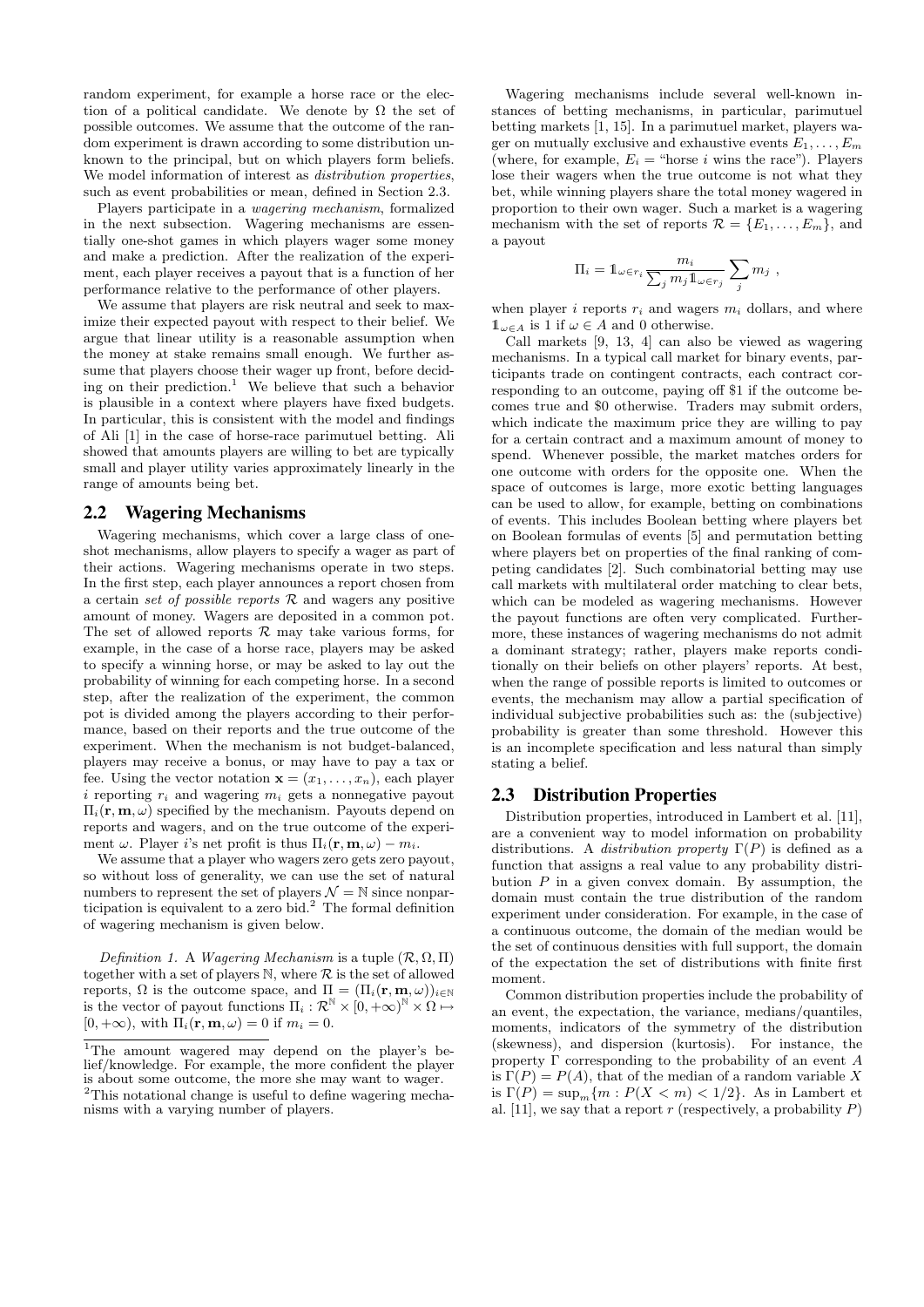is admissible when r (respectively  $\Gamma(P)$ ) falls in the interior of Γ's range, which is an open interval for continuous properties. We are interested in wagering mechanisms wherein players report sets or vectors of property values. For example, a single probability of a given event, the full distribution for a finite set of outcomes, or a pair (expectation, variance).

Similar to scoring rules [16], Lambert et al. [11] define reward functions that truthfully elicit single properties or sets of properties from a risk neutral agent as follows.

Definition 2. A score function for a vector of distribution properties  $\Gamma = (\Gamma_1, \ldots, \Gamma_k)$  is a real-valued function  $s(r, \omega)$ , with  $r = (r_1, \ldots, r_k)$  and  $r_i$  the report for property  $\Gamma_i$ , and  $\omega$  the outcome. It is called *strictly proper* when

$$
E_P[s(r,\omega)] < E_P[s(\Gamma(P),\omega)] \tag{1}
$$

for all admissible probability P and vector  $r = (r_1, \ldots, r_k) \neq$  $(\Gamma_1(P), \ldots, \Gamma_k(P)).$ 

Here and throughout the remainder of the paper,  $E_P[X]$ denotes the expectation of X when the outcome  $\omega$  is distributed according to the distribution P. For convenience, we identify single properties as vectors of properties with a single element  $(k = 1)$ .

#### 3. WEIGHTED-SCORE MECHANISMS

In this section we present a specific subclass of wagering mechanisms called weighted-score mechanisms. These mechanisms are weighted mixtures of strictly proper score functions. Rewards are determined by (1) the relative performance of the players, as in the scoring rules of Kilgour and Gerchak [10], and (2) the amounts wagered, as in parimutuel betting markets.

Definition 3. A weighted-score mechanism is a wagering mechanism  $(\Omega, \mathcal{R}, \Pi)$  associated with a vector of properties  $\Gamma = (\Gamma_1, \ldots, \Gamma_k)$ . Here  $\Omega$  is the space of possible outcomes,  $\mathcal{R} = (a_1, b_1) \times \cdots \times (a_k, b_k)$  where  $(a_i, b_i)$  is an interval of possible values for  $\Gamma_i$ , and  $\Pi$  is the vector of payout functions with the payout to bettor  $i$  defined as

$$
\Pi_i(\mathbf{r}, \mathbf{m}, \omega) = m_i \left( 1 + s(r_i, \omega) - \frac{\sum_j s(r_j, \omega) m_j}{\sum_j m_j} \right)
$$

where s is a strictly proper score function for  $\Gamma$  taking values in the interval [0, 1].

We need to choose  $s$  so as verify Equation (1). Fortunately, there already exists a wealth of such functions for common properties [16]. Savage [14] gives a simple characterization of strictly proper score functions for probabilities and expectations of random variables, and examples of strictly proper scores for quantiles appear in Gneiting and Raftery [6]. For example, to elicit the probability of an event A, one may use the quadratic score  $s(p, \omega) = 1 - (\mathbb{1}_{\omega \in A} - p)^2$ . To elicit the median of a continuous variable in the interval  $[\alpha, \beta]$ , one can use  $s(m, \omega) = 1 - |m - \omega|/(\beta - \alpha)$ . Table 1 gives examples of weighted-score mechanisms to elicit the probability of a binary event, and the expectation and median of a continuous random variable.

Weighted-score mechanisms are interesting and valuable because they satisfy many desirable properties. These are discussed in detail in the next section. In Section 5, we will see that the core properties are verified by the slightly larger

class of weighted-score mechanisms parameterized by the total money wagered, and that those are the only mechanisms satisfying these properties.

Note that when one elicits probabilities of a binary event (when  $\Gamma(P) = P(A)$  for some event A), and when all wagers are equal, payouts are proportional to those given by the KG-scoring rules [10]. As we shall see in Section 5, the multiplicative factor,  $(n-1)/n$  when there are n participants, is necessary to induce sybilproofness.

Weighted-score mechanisms can be used for free forecasting. They reveal truthful predictions of distribution properties from a group of experts, without requiring any outside subsidy. Betting is another natural field of application. Indeed, common betting mechanisms are limited in several ways. For example, parimutuel markets do not work properly when all bettors agree that one event is much more likely than its alternatives. These markets are also not applicable with continuous outcomes, such as date and time. Besides the limited range of bets allowed prevents the full exploitation of one's information. Weighted-score mechanisms overcome these issues.

# 4. MECHANISM PROPERTIES

#### 4.1 Desirable Properties

We describe seven desirable properties for wagering mechanisms. Denote by  $M = (\mathcal{R}, \Omega, \Pi)$  a wagering mechanism, and let  $\Gamma$  be a vector of properties  $\Gamma = (\Gamma_1, \ldots, \Gamma_k)$ .

The first three properties are adapted from the axioms proposed by Kilgour and Gerchak [10].

BUDGET-BALANCE  $M$  is budget-balanced if the market generates neither profit nor loss, i.e,

$$
\sum_i \Pi_i(\mathbf{r}, \mathbf{m}, \omega) = \sum_i m_i,
$$

for any vector of reports r, any vector of money wagered **m**, and any outcome  $\omega$ .

Anonymity M is anonymous if the payouts do not depend on the identity of the players. For any permutation  $\sigma$ of N, any player i, and any outcome  $\omega$ ,

$$
\Pi_i((r_i)_{i\in\mathbb{N}},(m_i)_{i\in\mathbb{N}},\omega) =
$$
  

$$
\Pi_{\sigma(i)}((r_{\sigma^{-1}(i)})_{i\in\mathbb{N}},(m_{\sigma^{-1}(i)})_{i\in\mathbb{N}},\omega).
$$

TRUTHFULNESS M is truthful for  $\Gamma$  when players maximize their expected payout when reporting true property values. For any player  $i$ , any admissible probability P, any set of reports of others  $\mathbf{r}_{-i}$  and any vector of wagers m,

$$
E_P[\Pi_i((\mathbf{r}_{-i}, \Gamma(P)), \mathbf{m}, \omega)] > E_P[\Pi_i((\mathbf{r}_{-i}, r_i), \mathbf{m}, \omega)]
$$

is satisfied for all  $r_i \neq \Gamma(P)$ .

When a player's expected payout depends both on her own report and on reports of others, it is natural to interpret the player's payment as her performance relative to other players. The relative performance of a player should increase either when the player's absolute performance increases, or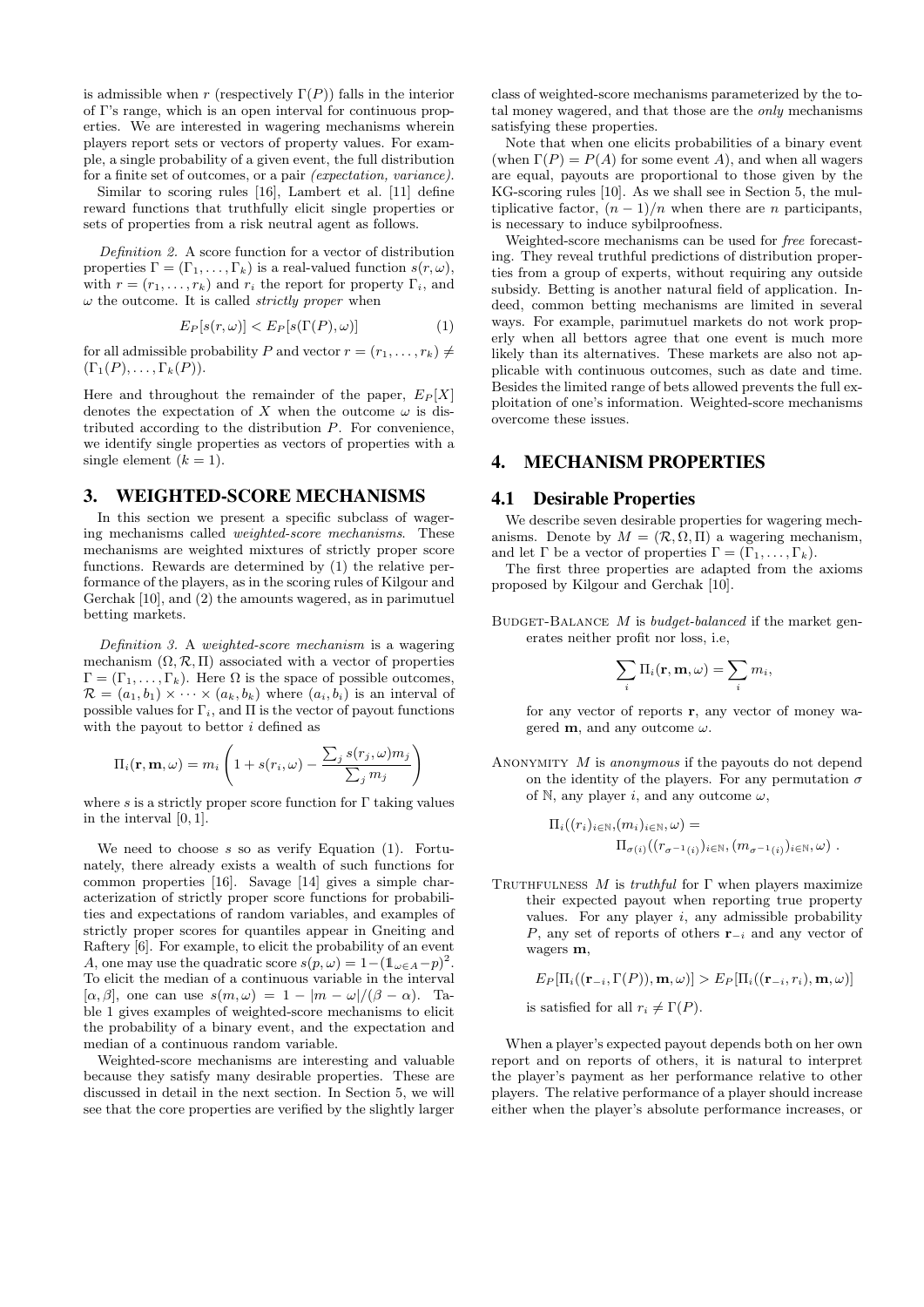| Space of outcomes:         | Information elicited:                      | Payout for player $i$ :                                                                                                                                                                                                                                                                                                                                                               |
|----------------------------|--------------------------------------------|---------------------------------------------------------------------------------------------------------------------------------------------------------------------------------------------------------------------------------------------------------------------------------------------------------------------------------------------------------------------------------------|
| Any space $\Omega$         | Probability of an event $A \subset \Omega$ | $m_i + m_i \frac{\sum_j m_j (\mathbb{1}_{\omega \in A} - r_j)^2}{\sum_j m_j} - m_i (\mathbb{1}_{\omega \in A} - r_i)^2$<br>$m_i + m_i \frac{\sum_j m_j (\omega - r_j)^2}{(\alpha - \beta)^2 \sum_j m_j} - m_i \frac{(\omega - r_i)^2}{(\alpha - \beta)^2}$<br>$m_i + m_i \frac{\sum_j m_j  \omega - r_j }{ \alpha - \beta  \sum_j m_j} - m_i \frac{ \omega - r_i }{ \alpha - \beta }$ |
| $\Omega = [\alpha, \beta]$ | Expectation of the outcome                 |                                                                                                                                                                                                                                                                                                                                                                                       |
| $\Omega = [\alpha, \beta]$ | Median of the outcome                      |                                                                                                                                                                                                                                                                                                                                                                                       |

when the absolute performance of another player decreases. This property is captured by *normality*.<sup>3</sup>

NORMALITY A mechanism  $M$  is normal if, for any admissible probability distribution  $P$ , if any player  $i$  changes her report, the changes of expected payouts  $\Delta_i$ , with respect to  $P$ , of any other player  $j$  is null or of the opposite sign of the changes of expected payouts  $\Delta_i$  of player i.

In electronic platforms, it is important to prevent players from manipulating identities. To reflect this requirement, we complement truthfulness by *sybilproofness*, which ensures that payouts remain unchanged as a subset of players with the same reports manipulate user accounts, either by merging accounts or creating fake identities, or by doing transfers of wagers between them.

SYBILPROOFNESS  $M$  is *sybilproof* if for any subset of players  $S \subset \mathbb{N}$ , for any reports **r** with  $r_i = r_j$  for  $i, j \in S$ , for any vectors of wagers **m**, **m'** such that  $m_i = m'_i$  for  $i \notin \mathcal{S}$  and  $\sum_{i \in \mathcal{S}} m_i = \sum_{i \in \mathcal{S}} m'_i$ , the following two conditions hold.

For all  $i \notin \mathcal{S}$ , for all  $\omega$ ,

$$
\Pi_i(\mathbf{r}, \mathbf{m}, \omega) = \Pi_i(\mathbf{r}, \mathbf{m}', \omega) ,
$$

and for all  $\omega$ ,

$$
\sum_{i \in \mathcal{S}} \Pi_i(\mathbf{r}, \mathbf{m}, \omega) = \sum_{i \in \mathcal{S}} \Pi_i(\mathbf{r}, \mathbf{m}', \omega) .
$$

The next property deals with the participation constraint. Individual rationality ensures that players get a nonnegative expected profit with respect to their belief.

INDIVIDUAL RATIONALITY  $M$  is *individually rational* if for any player i, for any admissible probability distribution P, for any wager  $m_i > 0$ , there exists a report  $r_i^*$ such that for any wagers  $\mathbf{m}_{-i}$ , and reports  $\mathbf{r}_{-i}$  of other players, the expected profit of  $i$  is nonnegative:

$$
E_P[\Pi_i((\mathbf{r}_{-i},r_i^*),\mathbf{m},\omega)-m_i]\geq 0
$$

Milgrom and Stokey [12] proved the no-trade theorem which states that, under certain assumptions, agents should not trade with each other in a zero-sum market. The no-trade theorem requires that agents have the same prior, that they be Bayesian rational (performing Bayesian belief updates),

and that their Bayesian rationality be common knowledge. Individual rationality as defined above relies on the assumption that players do not satisfy all three conditions required by the no-trade theorem, thus can serve as a participation constraint. Indeed, in practice, people do trade in zero-sum and even negative-sum markets, for example because they don't share the same priors, because they are over-confident or bounded rational, or because there are noisy traders in the market.

Our final property deals with the connection between wagers and profits. To increase participation incentives and larger wagers, it is preferable that a player making a positive expected profit under her own belief makes an even higher profit by increasing her wager. Similarly, a player who loses money on expectation should lose even more by raising her participation level. We call it monotonicity.

MONOTONICITY  $M$  is *monotonic* if for any player i, any admissible probability distribution  $P$ , any vector of reports **r**, any vector of wagers **m**, and any  $M_i > m_i$ , either

$$
0 < E_P[\Pi_i(\mathbf{r}, (\mathbf{m}_{-i}, m_i), \omega) - m_i] \\
 < E_P[\Pi_i(\mathbf{r}, (\mathbf{m}_{-i}, M_i), \omega) - M_i]
$$

or

$$
0 > E_P[\Pi_i(\mathbf{r}, (\mathbf{m}_{-i}, m_i), \omega) - m_i]
$$
  
>  $E_P[\Pi_i(\mathbf{r}, (\mathbf{m}_{-i}, M_i), \omega) - M_i].$ 

#### 4.2 Attributes of weighted-score mechanisms

We show that weighted-score mechanisms satisfy all the desired properties described above.

THEOREM 1. All weighted-score mechanisms are:

- 1. Budget-balanced,
- 2. Anonymous,
- 3. Truthful,
- 4. Sybilproof,
- 5. Normal,
- 6. Individually rational,
- 7. and Monotonic.

Besides, due to their linear form, weighted-score mechanisms are also group strategyproof, in the sense that they incentivize honest behavior not only at the individual level but also at the group level: a group of players maximizes its expected global payout only when each of its members reports true property values.

<sup>3</sup>Note that individual rationality, truthfulness and budgetbalance do not necessarily imply normality for more than two players. For example, the mechanism of Section 6.1 verifies all three properties but is not normal.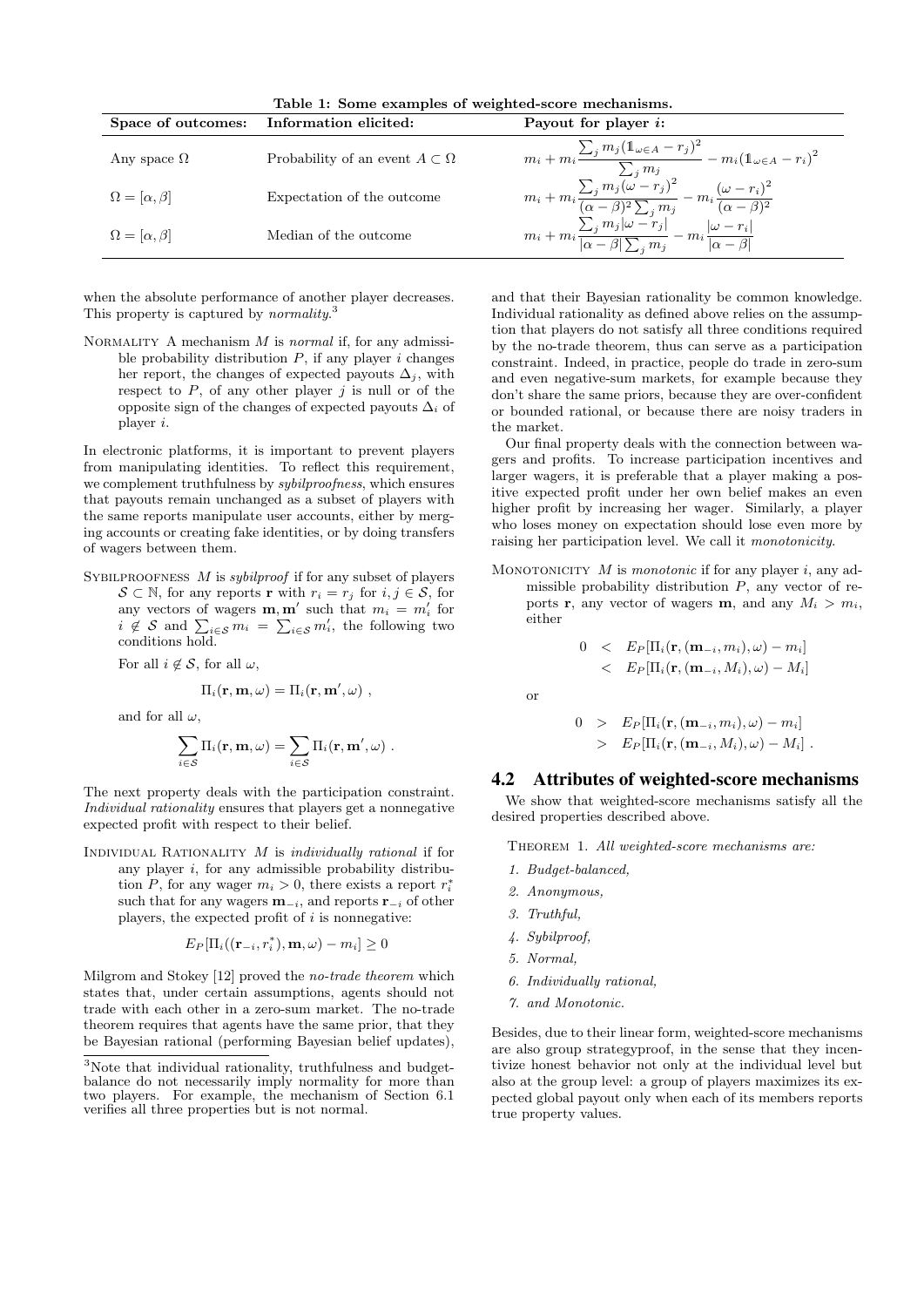PROOF. We prove each property separately as follows.. (1) Budget-Balance For any r, m, and  $\omega$ ,

$$
\sum_{i} \Pi_{i}(\mathbf{r}, \mathbf{m}, \omega) = \sum_{i} m_{i} + \left( \sum_{i} s(r_{i}, \omega) m_{i} \right) - \left( \sum_{i} m_{i} \right) \left( \frac{\sum_{j} s(r_{j}, \omega) m_{j}}{\sum_{j} m_{j}} \right)
$$

$$
= \sum_{i} m_{i} .
$$

(2) Anonymity Let  $\sigma$  be any permutation of N. For any  $\mathbf{r}, \, \mathbf{m}, \, \omega, \, \text{and } i,$ 

$$
\begin{array}{lcl} \Pi_{\sigma(i)}((r_{\sigma^{-1}(j)})_{j\in\mathbb{N}},(m_{\sigma^{-1}(j)})_{j\in\mathbb{N}},\omega) \\ \\ = & m_{\sigma^{-1}(\sigma(i))}\left(1+s(r_{\sigma^{-1}(\sigma(i))},\omega) \right. \\ & & \left. - \frac{\sum_j s(r_{\sigma^{-1}(j)},\omega)m_{\sigma^{-1}(j)}}{\sum_j m_{\sigma^{-1}(j)}} \right) \\ \\ = & m_i\left(1+s(r_i,\omega) - \frac{\sum_j s(r_j,\omega)m_j}{\sum_j m_j} \right) \\ \\ = & \Pi_i((r_j)_{j\in\mathbb{N}},(m_j)_{j\in\mathbb{N}},\omega) \ . \end{array}
$$

(3) Truthfulness For any r, m,  $\omega$ , *i*, and *P*,

$$
E_P[\Pi_i(\mathbf{r}, \mathbf{m}, \omega)] = m_i \left( 1 + E_P[s(r_i, \omega)] \left( 1 - \frac{m_i}{\sum_j m_j} \right) - \frac{\sum_{j \neq i} E_P[s(r_j, \omega)] m_j}{\sum_j m_j} \right).
$$

Since s is strictly proper for Γ,  $E_P[s(r_i, \omega)]$  is maximized only at  $r_i = \Gamma(P)$ , so

 $E_P[\Pi_i((\mathbf{r}_{-i},r_i),\mathbf{m},\omega)] < E_P[\Pi_i((\mathbf{r}_{-i},\Gamma(P)),\mathbf{m},\omega)]$ for all  $r_i \neq \Gamma(P)$ .

(4) Sybilproofness Let r be the common report of all  $i \in$ S. For any  $i \notin \mathcal{S}$ ,

$$
\Pi_i(\mathbf{r}, \mathbf{m}, \omega)
$$
\n
$$
= m_i (1 + s(r_i, \omega))
$$
\n
$$
- \frac{\sum_{j \notin S} s(r_j, \omega) m_j + s(r, \omega) \sum_{j \in S} m_j}{\sum_{j \notin S} m_j + \sum_{j \in S} m_j}
$$
\n
$$
= m'_i (1 + s(r_i, \omega))
$$
\n
$$
- \frac{\sum_{j \notin S} s(r_j, \omega) m'_j + s(r, \omega) \sum_{j \in S} m'_j}{\sum_{j \notin S} m'_j + \sum_{j \in S} m'_j}
$$
\n
$$
= \Pi_i(\mathbf{r}, \mathbf{m}', \omega).
$$

Additionally,

$$
\sum_{i \in S} \Pi_i(\mathbf{r}, \mathbf{m}, \omega)
$$
\n
$$
= \sum_{i \in S} m_i (1 + s(r, \omega))
$$
\n
$$
- \frac{\sum_{j \notin S} s(r_j, \omega) m_j + s(r, \omega) \sum_{j \in S} m_j}{\sum_{j \notin S} m_j + \sum_{j \in S} m_j}
$$
\n
$$
= \left(\sum_{i \in S} m'_i\right) (1 + s(r, \omega))
$$
\n
$$
- \frac{\sum_{j \notin S} s(r_j, \omega) m'_j + s(r, \omega) \sum_{j \in S} m'_j}{\sum_{j \notin S} m'_j + \sum_{j \in S} m'_j}
$$
\n
$$
= \sum_{i \in S} \Pi_i(\mathbf{r}, \mathbf{m}', \omega).
$$

(5) Normality Let  $\tilde{r}_i$  and  $\tilde{\mathbf{r}} = (\mathbf{r}_{-i}, \tilde{r}_i)$  be defined in such a way that

$$
E_P[\Pi_i(\tilde{\mathbf{r}}, \mathbf{m}, \omega)] > E_P[\Pi_i(\mathbf{r}, \mathbf{m}, \omega)].
$$

Then

$$
E_P[s(\tilde{r}_i,\omega)] > E_P[s(r_i,\omega)],
$$

and for  $j \neq i$ ,

$$
E_P[\Pi_j(\tilde{\mathbf{r}}, \mathbf{m}, \omega)] - E_P[\Pi_j(\mathbf{r}, \mathbf{m}, \omega)]
$$
  
= 
$$
-\frac{m_i}{\sum_j m_j} (E_P[s(\tilde{r}_i, \omega)] - E_P[s(r_i, \omega)]) < 0.
$$

Similarly, if  $E_P[\Pi_i(\tilde{\mathbf{r}}, \mathbf{m}, \omega)] < E_P[\Pi_i(\mathbf{r}, \mathbf{m}, \omega)]$  then  $E_P[\Pi_j(\tilde{\mathbf{r}}, \mathbf{m}, \omega)] - E_P[\Pi_j(\mathbf{r}, \mathbf{m}, \omega)] > 0$ . This proves normality.

(6) Individual rationality For fixed wagers m and a probability distribution  $P, E_P[s(r_i, \omega)]$  is maximized when  $r_i = \Gamma(P)$ . Thus,  $E_P[s(r_j, \omega)] \leq E_P[s(\Gamma(P), \omega)]$  for all j. We have

$$
\frac{\sum_{j} E_P[s(r_j,\omega)]m_j}{\sum_{j} m_j} \leq E_P[s(\Gamma(P),\omega)].
$$

Hence,

$$
E_P[\Pi_i(\mathbf{r}, \mathbf{m}, \omega) - m_i] = m_i E_P[s(r_i, \omega)] - m_i \frac{\sum_j E_P[s(r_j, \omega)]m_j}{\sum_j m_j}
$$
  
\n
$$
\geq m_i [E_P s(r_i, \omega)] - m_i E_P[s(\Gamma(P), \omega)]
$$
  
\n= 0

when player *i* reports  $r_i = \Gamma(P)$ . (7) Monotonicity Let  $\tilde{s}_i = E_P[s(r_i, \omega)]$ . Then

$$
E_P[\Pi_i(\mathbf{r}, \mathbf{m}, \omega) - m_i] = m_i \left( \tilde{s}_i - \frac{\sum_j \tilde{s}_j m_j}{\sum_j m_j} \right) = \frac{am_i}{m_i + b},
$$

where  $a = \tilde{s}_i \sum_{j \neq i} m_j - \sum_{j \neq i} \tilde{s}_j m_j$  and  $b = \sum_{j \neq i} m_j$ .

Because the value of  $ax/(x + b)$  is positive and increases with x when  $a > 0$  and is negative and decreases with x when  $a < 0$ , monotonicity holds.  $\square$ 

# 5. UNIQUENESS OF WEIGHTED SCORE MECHANISMS

Theorem 1 shows that the family of weighted score mechanisms satisfies a number of useful properties. In this section, we will show that weighted score mechanisms are unique in this sense. More precisely, weighted score mechanisms, parameterized by the total money wagered in the common pool, are the only wagering mechanisms that are simultaneously budget-balanced, anonymous, truthful, normal, and sybilproof.

We start by characterizing the set of all truthful and normal wagering mechanisms, and progressively add the constraints of anonymity, budget-balance, and sybilproofness. This incidentally proves that the mechanisms introduced by Kilgour and Gerchak [10] without subsidy are the only Competitive Prediction Schemes to be truthful, normal, anonymous, and budget-balanced.

In the analysis that follows, we assume that  $\Omega$  is finite, and consider elicitation of a single property  $\Gamma$  (for example, the probability of a binary event). We assume  $\Gamma$  is continuous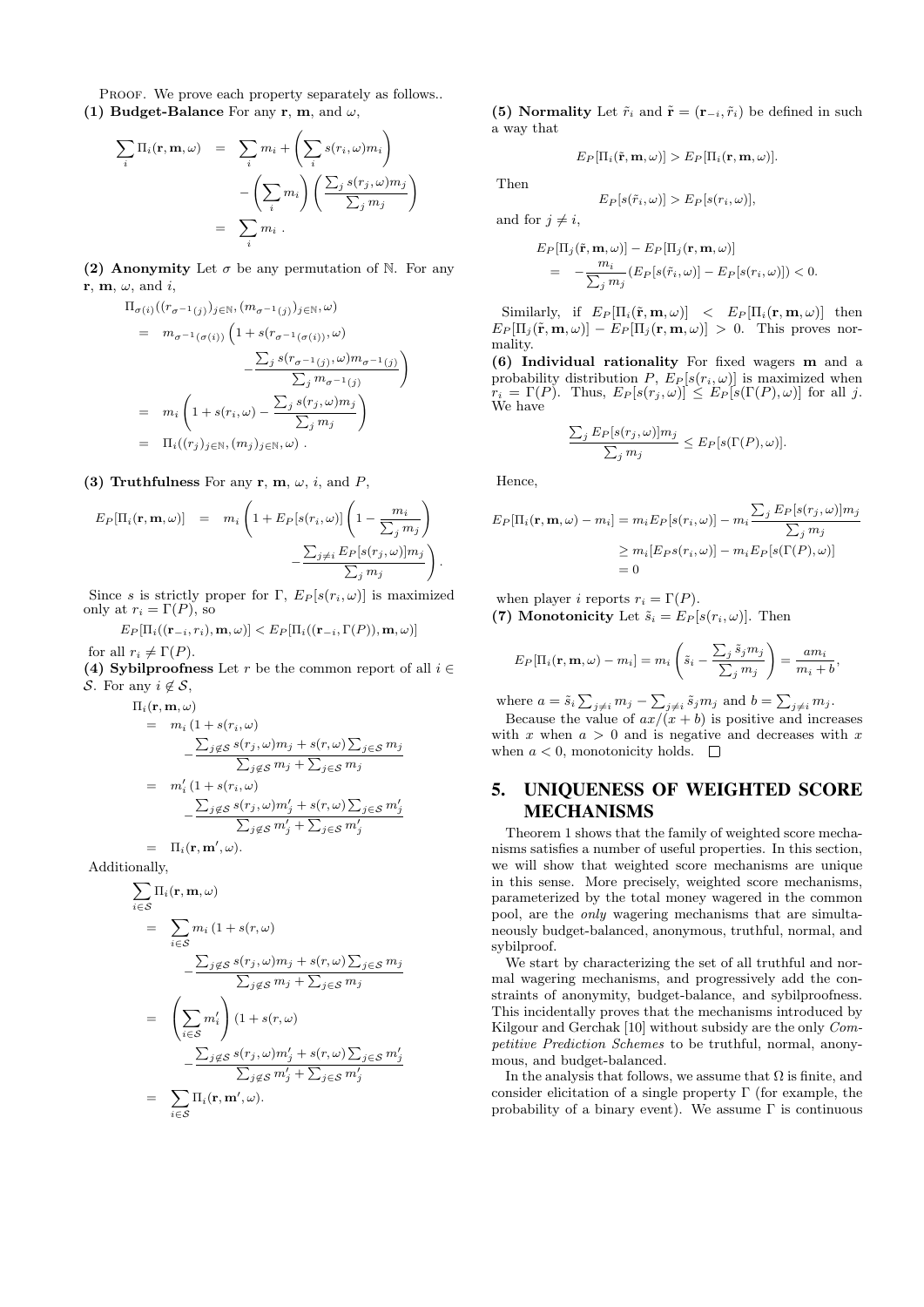and not locally constant,<sup>4</sup> and denote by  $(a, b)$  the interval of admissible reports. As in Lambert et al. [11], we define a distribution property to be elicitable when there exists a strictly proper score function for that property. We say that a function is smooth when it is twice continuously differentiable. In the sequel of this section, we consider mechanisms with smooth payouts, and when we refer to the term "wagering mechanism" we always mean "wagering mechanism with smooth payouts".

# 5.1 Characterizing truthful and normal mechanisms

The first characterization lemma shows that any wagering mechanism is truthful and normal when it is additively separable into strictly proper score functions.

LEMMA 1. A wagering mechanism is truthful for  $\Gamma$  and normal if and only if its payouts are nonnegative and additively separable in the form

$$
\Pi_i(\mathbf{r}, \mathbf{m}, \omega) = m + f_{i,i}(r_i, \mathbf{m}, \omega) - \sum_{j \neq i} f_{i,j}(r_j, \mathbf{m}, \omega)
$$

where for all i and j, for any fixed value of  $\mathbf{m}$ ,  $f_{i,j}$  is a smooth strictly proper score function for  $\Gamma$ .

The proof will make use of the following lemma, whose proof is omitted due to lack of space.

LEMMA 2. If  $f:(a,b)^n \mapsto \mathbb{R}$  is twice continuously differentiable, and if

$$
\frac{\partial^2 f(x_1,\ldots,x_n)}{\partial x_i \partial x_j} = 0
$$

for all  $\mathbf{x} \in \mathbb{R}^n$  and all  $i \neq j$ , then there exists  $f_i : (a, b) \mapsto \mathbb{R}$ such that

$$
f(x_1,\ldots,x_n)=\sum_{i=1}^n f_i(x_i).
$$

PROOF (LEMMA 1). The truthfulness and normality of any rule of this form follow from the linearity of expectation and  $f_{i,j}$  being strictly proper scores for Γ. It remains to show that truthful and normal rule must be of this form.

Let  $n$  be the number of participating players. Since we assume the wagers  $m_1, \dots, m_n$  are fixed, we can denote the payout function for i as  $\Pi_i(r_1,\ldots,r_n,\omega) = \Pi_i(\mathbf{r},\omega)$ .

Let  $P_i$  be the beliefs of bettor i. By truthfulness,

$$
\Gamma(P_i) \in \arg \max E_{P_i}[\Pi_i(\mathbf{r}_{-i}, \cdot, \omega)] \tag{2}
$$

for all  $\mathbf{r}_{-i}$ . By normality, for any  $k \neq i$ ,

$$
\Gamma(P_i) \in \arg\min E_{P_i}[\Pi_j(\mathbf{r}_{-i}, \cdot, \omega)] . \tag{3}
$$

The first order condition in (2) and (3) gives that for all admissible beliefs  $P_i$ , for all  $k \in \{1, \dots, n\}$ ,

$$
\frac{\partial E_{P_i}[\Pi_k(\mathbf{r},\omega)]}{\partial r_i}\bigg|_{r_i=\Gamma(P_i)}=0.
$$

Applying the same argument to any  $j \neq i$  with beliefs  $P_j$ gives us

$$
\frac{\partial E_{P_j}[\Pi_k(\mathbf{r},\omega)]}{\partial r_j}\bigg|_{r_j=\Gamma(P_j)}=0.
$$

<sup>4</sup>With respect to the topology considered in Lambert et al. [11].

We now differentiate the left side of the these equations by  $r_j$  and  $r_i$  respectively to get

$$
\left.\frac{\partial^2 E_{P_i}[\Pi_k(\mathbf{r},\omega)]}{\partial r_i \partial r_j}\right|_{r_i=\Gamma(P_i)} = \left.\frac{\partial^2 E_{P_j}[\Pi_k(\mathbf{r},\omega)]}{\partial r_j \partial r_i}\right|_{r_j=\Gamma(P_j)} = 0.
$$

Now consider admissible  $P_i, P_j$  with different property values; in other words,  $\Gamma(P_i) \neq \Gamma(P_j)$ . Since  $\Pi_k$  is smooth,

$$
\frac{\partial^2 \Pi_k}{\partial r_i \partial r_j} = \frac{\partial^2 \Pi_k}{\partial r_j \partial r_i} ,
$$

so by linearity of expectation, for all admissible  $P_i$  and  $P_j$ ,

$$
E_{P_i}\left[\left.\frac{\partial^2 \Pi_k(\mathbf{r},\omega)}{\partial r_i \partial r_j}\right|_{r_i=\Gamma(P_i),r_j=\Gamma(P_j)}\right]=0\;,
$$

and

$$
E_{P_j}\left[\left.\frac{\partial^2 \Pi_k(\mathbf{r},\omega)}{\partial r_i \partial r_j}\right|_{r_i=\Gamma(P_i),r_j=\Gamma(P_j)}\right]=0.
$$

Let  $r_i^* \neq r_j^*$  be admissible reports, and let X be the random variable defined by

$$
X(\omega) = \left. \frac{\partial^2 \Pi_k(\mathbf{r}, \omega)}{\partial r_i \partial r_j} \right|_{r_i = r_i^*, r_j = r_j^*}
$$

.

The previous equations says that for all probabilities  $P_i, P_j$ such that  $\Gamma(P_i) = r_i^*$  and  $\Gamma(P_j) = r_j^*$ , we have  $E_{P_i}[X] =$  $E_{P_j}[X] = 0.$ 

Now, Theorem 2 of Lambert et al. [11] shows that elicitable properties may be expressed as linear constraints. In particular, it shows that there exist random variables  $Y_i$  and  $Y_i$  such that

$$
E_P[Y_i] = 0 \Leftrightarrow \Gamma(P) = r_i^*
$$

and

$$
E_P[Y_j] = 0 \Leftrightarrow \Gamma(P) = r_j^*.
$$

Since  $E_P[Y_i] = 0$  implies  $\Gamma(P) = r_i^*$  which in turn implies that  $E_P[X] = 0$ , it must be the case that X is proportional to  $Y_i$ . By a similar argument, X must be proportional to  $Y_i$ . If X is not null,  $Y_i$  and  $Y_j$  are proportional, implying that  $r_i^* = r_j^*$ , which is a contradiction. Therefore it must be the case that  $X(\omega) = 0$  for all  $\omega$ , and for all admissible reports  $r_i^* \neq r_j^*$ ,

$$
\left. \frac{\partial^2 \Pi_k(r_1,\ldots,r_n,\omega)}{\partial r_i \partial r_j} \right|_{r_i=r_i^*,r_j=r_j^*} = 0.
$$

This remains true when  $r_i^* = r_j^*$  by continuity.

By Lemma 2, this implies that there are functions  $f_{k,i}$ such that

$$
\Pi_k(\mathbf{r},\omega) = f_{k,k}(r_k,\omega) - \sum_{i \neq k} f_{k,i}(r_i,\omega) .
$$

By truthfulness,  $f_{k,k}$  must be a strictly proper score function for Γ; by normality, for every  $i \neq k$ ,  $f_{k,i}$  must be a strictly proper score function for  $\Gamma$ .  $\Box$ 

#### 5.2 Adding Anonymity

With anonymity added, we provide a necessary condition for the special case of identical wagers.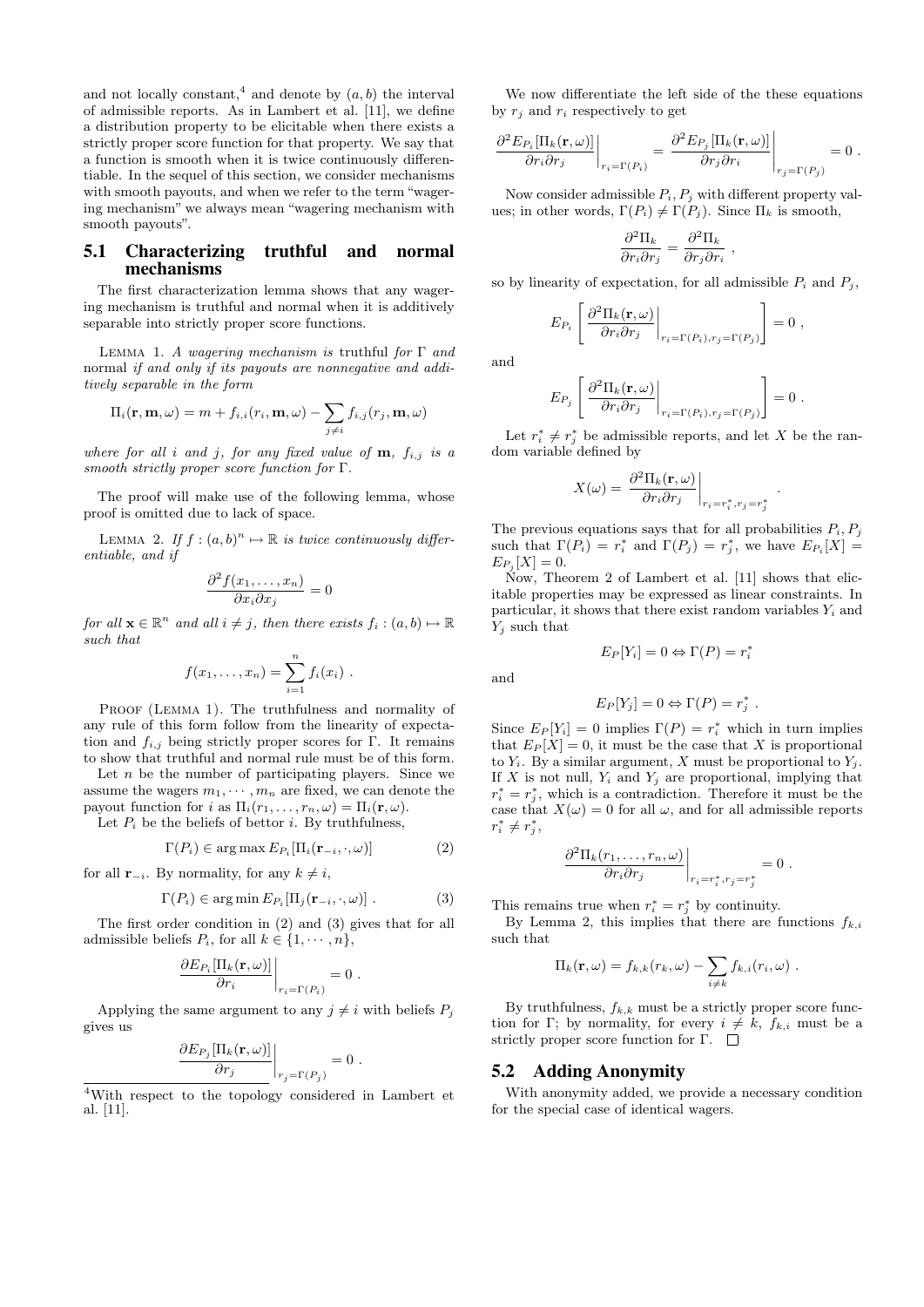LEMMA 3. If a wagering mechanism is truthful for  $\Gamma$ , normal, and anonymous, then there exist smooth functions f and g such that if every player wagers the same amount m, then for all i the payout to i is

$$
\Pi_i(\mathbf{r}, \mathbf{m}, \omega) = m + f(r_i, m, M, \omega) - \sum_{j \neq i} g(r_j, m, M, \omega) ,
$$

where  $M$  is the total amount wagered. Furthermore, for any fixed values of m and M, f and g must be strictly proper score functions for Γ.

The proof, omitted due to space restrictions, is based on successive use of the anonymity property.

#### 5.3 Adding budget-balance

We now add budget-balance, and easily show the following, still considering the special case of identical wagers.

LEMMA 4. If a wagering mechanism is truthful for  $\Gamma$ , normal, anonymous, and budget-balanced, then there exists a smooth function f such that if every agent wagers the same amount m, then payouts are

$$
\Pi_i(\mathbf{r}, \mathbf{m}, \omega) = m + f(r_i, m, M, \omega) - \frac{1}{n-1} \sum_{j \neq i} f(r_j, m, M, \omega),
$$

where  $M$  is the total amount wagered. Furthermore, for any fixed values of m and M, f must be a strictly proper score function for Γ.

The proof can be obtained directly by the application of the budget-balanced equality.

We can always write payouts as  $\Pi_i = m_i(1 + \rho_i)$  for some function  $\rho_i$ , the Return On Investment (ROI). As we require nonnegative payouts, the function  $f(\cdot, m, M, \omega)$  takes values in an interval of length at most  $m$ , so that the ROI of any player in such a mechanism is never higher than 1 when wagers are identical.

COROLLARY 1. If a wagering mechanism is budgetbalanced, anonymous, truthful and normal, a player's ROI cannot be above 100% when all wagers are identical.

We will see that, adding sybilproofness, this corollary generalizes to the case of different wagers.

Interestingly, when applied to the setting of Kilgour and Gerchak, our result permits to prove uniqueness of their scoring rules within the class of Competitive Prediction Schemes (CPS) [10]. They restrict themselves to the case of eliciting the probability of a binary event; here we consider the natural generalization of their setting for the elicitation of one or more distribution properties. A CPS is essentially a wagering mechanism without a wager. In a first step each player i among n players makes a report  $r_i$  corresponding to one or several distribution properties. In a second step, after the true outcome  $\omega$  of the uncertain event becomes known. player *i* receives a payment  $\Pi_i(r_1,\ldots,r_n,\omega)$  (which may be negative). The properties budget-balance, anonymity, truthfulness, normality, and *individual rationality* can be directly adapted to this setting. The (generalized) Kilgour and Gerchak scoring rules, defined by

$$
\Pi_i(r_1,\ldots,r_n,\omega)=s(r_i,\omega)-\frac{1}{n-1}\sum_{j\neq i}s(r_j,\omega),
$$

where  $s$  a strictly proper score function for a vector of properties Γ, can be shown to be budget-balanced, anonymous, truthful, normal, and individually rational (based on K&G [10] and Theorem 1). Noting that the constraint of nonnegative payouts plays no role in proving Lemma 1 and 3, Lemma 4 shows that these scoring rules are the only competitive prediction schemes to satisfy these core properties.

THEOREM 2. Given n players, any Competitive Prediction Scheme is budget-balanced, anonymous, truthful for Γ and normal if and only if the payment of agent i when the true outcome is  $\omega$  is given by

$$
s(r_i, \omega) - \frac{1}{n-1} \sum_{j \neq i} s(r_j, \omega) ,
$$

where s is strictly proper for  $\Gamma$ .

#### 5.4 Uniqueness of Weighted Score

We now turn to the main theorem.

THEOREM 3. A wagering mechanism is budget-balanced, anonymous, truthful for  $\Gamma$ , normal and sybilproof, if and only if the payouts are given by

$$
\Pi_i(\mathbf{r}, \mathbf{m}, \omega) = m_i + m_i \left( s^M(r_i, \omega) - \frac{1}{M} \sum_j m_j s^M(r_j, \omega) \right)
$$

where  $M = \sum_j m_j$ , and  $s^M$  is a smooth function taking values in [0, 1] that is a strictly proper score function for  $\Gamma$ .

This result allows to complement Corollary 1.

COROLLARY 2. If a wagering mechanism is budgetbalanced, anonymous, truthful, normal, and sybilproof, a player's ROI is never above 100%.

PROOF (THEOREM 3). The proof of Theorem 1 may be applied directly to show that weighted score mechanisms satisfy these properties. Here we show the other direction. The proof proceeds in three steps below.

To start, suppose that there are  $n$  players wagering the same amount m, and let  $M = nm$  be the total amount wagered. Since the wagers are identical, we know that the payout function takes the special form given in Lemma 4. Let  $f(r, m, M, \omega)$  be the function f given by this lemma. Fix any possible report  $r_0$  and let  $f(r, m, M, \omega) = \tilde{f}(r, m, M, \omega)$  –  $\tilde{f}(r_0, m, M, \omega)$ , then

$$
\Pi_i(\mathbf{r}, \mathbf{m}, \omega)
$$
  
=  $m + f(r_i, m, M, \omega) - \frac{1}{n-1} \sum_{j \neq i} f(r_j, m, M, \omega),$  (4)

and  $f(r_0, m, M, \omega) = 0$  for all  $m, M, \omega$ .

In the first step, we start with this equation and show that it is possible to create a function s such that for any positive integers  $k$  and  $n$ ,

$$
s\left(r,\omega,\frac{n}{2^k}\right) = 2^k \frac{n}{n-1} f\left(r,\frac{1}{2^k},\frac{n}{2^k},\omega\right) . \tag{5}
$$

In the second step, we show that for any number of players  $n$ , any set of reports  $r$ , and any set of (not necessarily identical) wagers  $m$ , we can write the payout to player i as

$$
\Pi_i(\mathbf{r}, \mathbf{m}, \omega) = m_i \left( 1 + s(r_i, \omega, M) - \frac{\sum_j m_j s(r_j, \omega, M)}{M} \right) \tag{6}
$$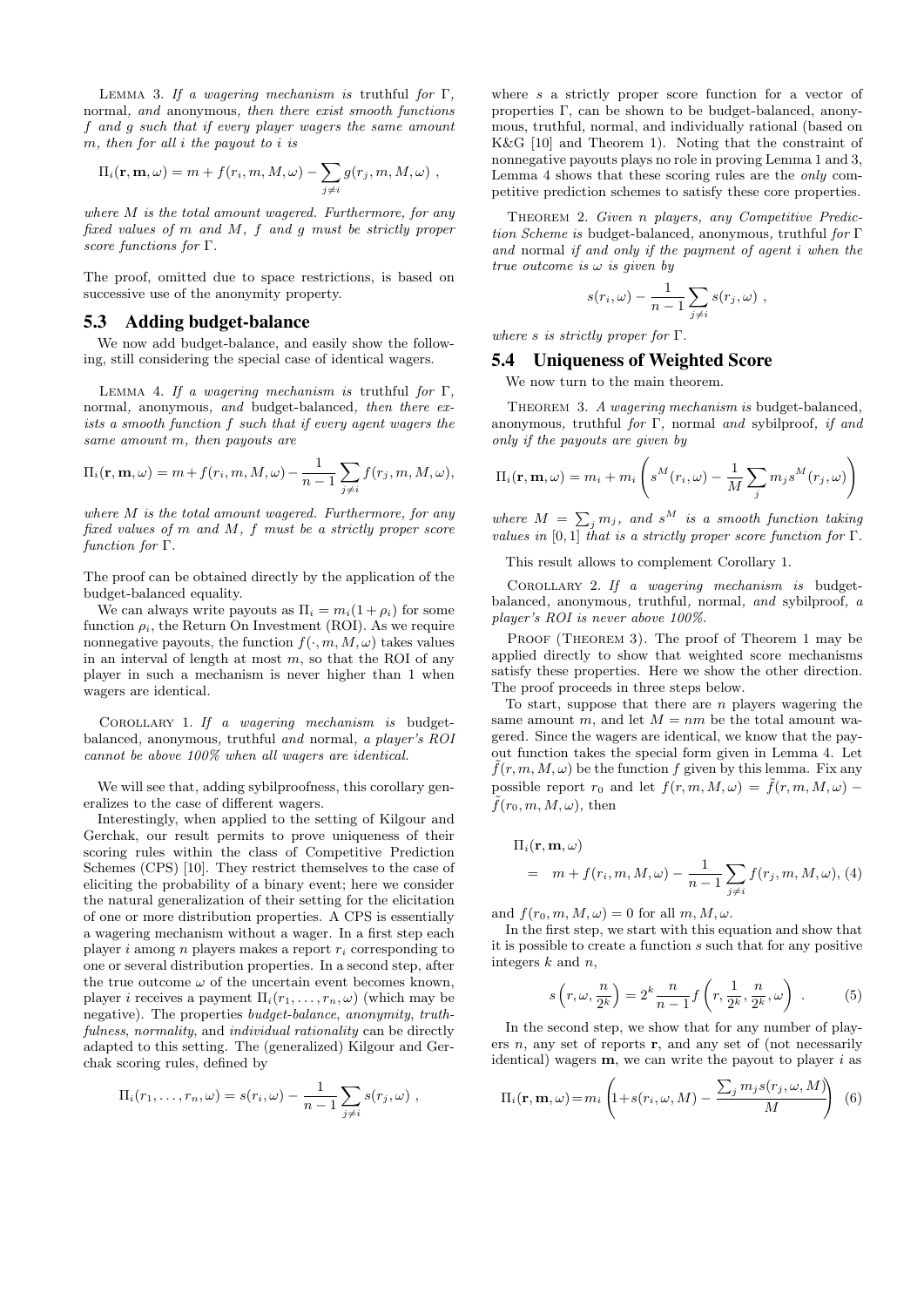where  $M = \sum_i m_i$  and s is the function defined in Step 1.

Finally, in Step 3, we show that the function  $s$  can be written as a strictly proper score function taking values in [0, 1], completing the proof. More details on each step follow.

#### $S$ TEP 1:

Let  $(a, b)$  be the interval of possible reports. We begin by showing how to create a function  $s : (a, b) \times \Omega \times \mathbb{R}_+ \mapsto \mathbb{R}$ that satisfies Equation  $(5)$  for any positive integers k and n. To do so, we consider z groups of  $2^{\ell}$  players, for some  $\ell > 0$ . Every player in each of the groups wagers  $1/(2^{k+\ell})$ . In the first group, each player reports  $r$ , while in the other groups, each player reports  $r_0$ . By summing over the value of Equation (4) for each member of the first group, we see that the aggregate payout for the first group is

$$
\frac{1}{2^k} + 2^{\ell} \left( 1 - \frac{2^{\ell} - 1}{z \cdot 2^{\ell} - 1} \right) f\left(r, \frac{1}{2^{k+\ell}}, \frac{z}{2^k}, \omega\right) . \tag{7}
$$

Now consider an alternate situation in which a single player wagers  $1/2^k$  and reports r against n-1 other players, each wagering  $1/2^k$  and reporting  $r_0$ . By Equation (4), the payout of the first player in this scenario is

$$
\frac{1}{2^k} + f\left(r, \frac{1}{2^k}, \frac{n}{2^k}, \omega\right) . \tag{8}
$$

By sybilproofness, Equation (7) must equal Equation (8) when the number of groups  $z$  is  $n$ . Hence by simple algebra,

$$
2^{k} \left(\frac{n-2^{-\ell}}{n-1}\right) f\left(r, \frac{1}{2^{k}}, \frac{n}{2^{k}}, \omega\right)
$$
  
= 
$$
2^{k+\ell} f\left(r, \frac{1}{2^{k+\ell}}, \frac{n}{2^{k}}, \omega\right).
$$
 (9)

Now, since

$$
\lim_{\ell \to +\infty} 2^k \left( \frac{n-2^{-\ell}}{n-1} \right) = 2^k \left( \frac{n}{n-1} \right) ,
$$

it must be the case that the limit of the right-hand side of Equation (9) exists. Thus there exists a function  $s : (a, b) \times$  $\Omega \times \mathbb{R}_+ \mapsto \mathbb{R}$  such that

$$
s\left(r,\omega,\frac{n}{2^k}\right) = \lim_{\ell \to +\infty} 2^{k+\ell} f\left(r, 2^{-(k+\ell)}, \frac{n}{2^k}, \omega\right) .
$$

Plugging this into Equation (9) yields Equation (5).

 $S$ TEP  $2$ :

Using the previous result, we now show that for any number of players  $n$ , for any reports and (not necessarily identical) wagers, the payout to each player  $i$  can be expressed as in Equation (6). To do so we use a continuity argument applied to an approximation of the payouts. In particular, we assume that the vector of wagers belongs to the set

$$
\mathcal{M} = \{ (a_1 2^{-k}, \dots, a_n 2^{-k})/\mathbf{a} \in \mathbb{N}^n, k \in \mathbb{N} \}.
$$

While this assumption does restrict the set of possible wagers, we note that because M is dense in  $\mathbb{R}^n_+$ , it is the case that for *any* positive vector of wagers  $m$ , there exist elements of  $M$  arbitrarily close to  $m$ . Thus any vector of wagers can be approximated arbitrarily well using a vector in M.

Now, given a vector of wagers  $m \in \mathcal{M}$ , there clearly exist a vector of integers **a** and a value  $k > 0$  such that  $m_i = a_i/2^k$ for all *i*. Let  $N = \sum_i a_i$ . To obtain the vector of payouts

 $\Pi({\bf r},{\bf m},\omega)$ , we compare the present scenario with another in which there are  $N$  players divided into  $n$  groups. Each group *i* contains  $a_i$  players, each wagering  $1/2^k$  on report  $r_i$ . By Equation  $(4)$  and  $(5)$  the aggregate payout of group i in this alternate scenario is

$$
\frac{a_i}{2^k} + a_i \left( \left( 1 - \frac{a_i - 1}{N - 1} \right) f \left( r_i, \frac{1}{2^k}, \frac{N}{2^k}, \omega \right) \right)
$$
\n
$$
- \frac{1}{N - 1} \sum_{j \neq i} a_j f \left( r_j, \frac{1}{2^k}, \frac{N}{2^k}, \omega \right) \right)
$$
\n
$$
= \frac{a_i}{2^k} + a_i \left( \frac{N - a_i}{2^k N} s(r_i, \omega, M) \right)
$$
\n
$$
- \sum_{j \neq i} \frac{a_j}{2^k N} s(r_j, \omega, M) \right)
$$
\n
$$
= \frac{a_i}{2^k} \left( 1 + s(r_i, \omega, M) - \sum_j \frac{a_j}{N} s(r_j, \omega, M) \right)
$$
\n
$$
= m_i \left( 1 + s(r_i, \omega, M) - \frac{1}{M} \sum_j m_j s(r_j, \omega, M) \right).
$$

By sybilproofness, this quantity is precisely  $\Pi_i(\mathbf{r}, \mathbf{m}, \omega)$ , the payout of player  $i$  in the initial scenario with  $n$  players. Thus since the set  $\mathcal M$  is dense in  $\mathbb{R}^n_+$ , by continuity of the payout functions, for all  $\mathbf{m} \in \mathbb{R}^n_+$ , Equation (6) holds.

STEP 3:

It remains to show that the payout can always be written as in Equation  $(6)$  using a function s that is a score function taking values in [0, 1]. First, notice that  $s(\cdot, \omega, M)$ must be bounded, since payouts are always nonnegative. Let  $L(\omega, M) = \inf s(\cdot, \omega, M)$ , and let  $\tilde{s}(r, \omega, M) = s(r, \omega, M)$  $L(\omega, M)$ . Note that we can write

$$
\Pi_i(\mathbf{r}, \mathbf{m}, \omega) = m_i + m_i \left( \tilde{s}(r_i, \omega, M) - \frac{\sum_j m_j \tilde{s}(r_j, \omega, M)}{M} \right) .
$$

Consider the scenario in which there are only two players, one wagering  $\epsilon$  and reporting r, and the other wagering  $M-\epsilon$ and reporting  $r'$ . The payout of the first player is

$$
\epsilon \left[ 1 + \tilde{s}(r, \omega, M) - \frac{\epsilon \tilde{s}(r, \omega, M) + (M - \epsilon) \tilde{s}(r', \omega, M)}{M} \right] \ge 0.
$$

Since inf  $\tilde{s}(\cdot, \omega, M) = 0$ , for all r',

$$
1-\frac{(M-\epsilon)\tilde{s}(r',\omega,M)}{M}\geq 0\ ,
$$

and, by taking the limit as  $\epsilon \to 0$ , for all r',

$$
\tilde{s}(r',\omega,M) \leq 1.
$$

Therefore  $\tilde{s}$  takes values in [0, 1]. The requirement of truthfulness implies that, for all  $M > 0$ ,  $\tilde{s}(\cdot, \cdot, M)$  is strictly proper for Γ, which concludes the proof.  $\square$ 

#### 6. EXTENSIONS

We now present several extensions of the weightedscore mechanisms, each of which achieves properties that weighted-score does not at the expense of other properties.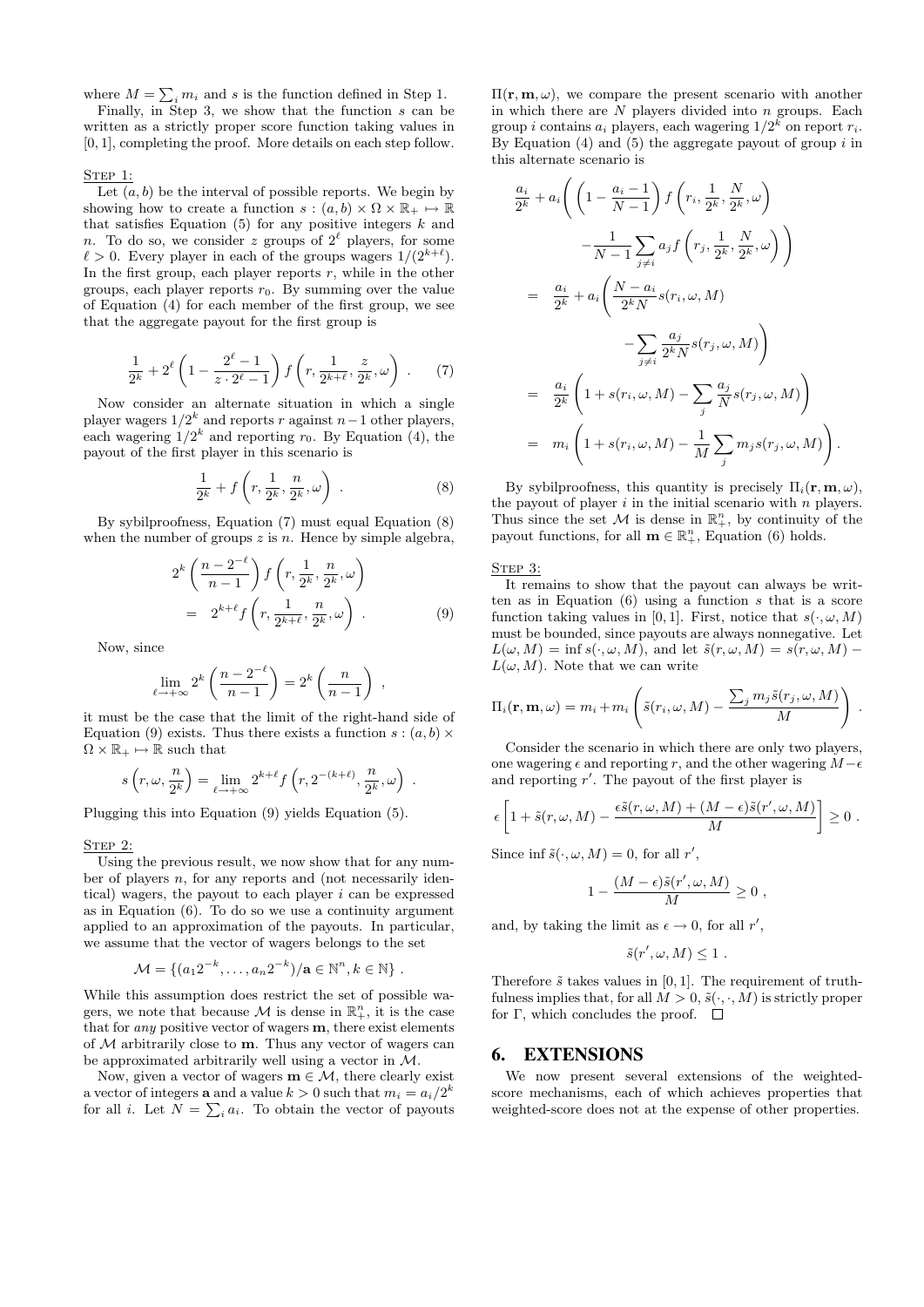#### 6.1 Adaptive weighted-score

One major difficulty encountered in designing score functions is that of incentive calibration: scores should vary the most in regions that are more likely to contain the true property value [14, 16]. As an example, consider designing a score function to collect reports about expected points in sports games. Without precise knowledge of the teams, the game, and its statistics, one must consider a large interval of possible point values. Yet informed forecasters are likely to report points within a small window. This mismatch induces small reward differences amongst forecasters. It also reduces incentives for agents to reveal their own belief with precision. However given expert advice limiting the plausible property values in advance, a score function with a large reward range for forecasters can be created.

The problem of properly adjusting score functions is particularly important for the weighted-score mechanism. Indeed, if score differences are small, the amplitude of money transfers between participants is likely to be considerably lower than initial wagers, thereby reducing incentives to participate.

We propose of a variant of weighted-score mechanism with self-adjusting score functions. To do this, consider a decomposition of the initial game into multiple, smaller games where only half of the players participate with a small fraction of their wagers. For each of these games, the payouts are computed according to a weighted-score payout function whose score functions are parameterized by sets of property values. This set, sent from the other half of the players, provides very accurate information about the regions where most reports are made. In any of the smaller games, players who participate do not influence the shape of the payout function, so that truthfulness remains true, although sybilproofness is lost.

We now give the formal definition. Given a set of  $n$  players N, we consider the set of groups of players of size  $\lceil n/2 \rceil$ ,  $S =$  ${A \subseteq \mathcal{N}/|A| = [n/2]}$ , and  $\mathcal{S}_i$  the set of sets of S containing  $i.$  For any set of property values  $R$  (provided, for examples, by experts as likely property values), let  $s^R$  be a strictly proper score function for Γ. Let  $m'_i = m_i/|\mathcal{S}_i|$  be the wager of player i in each "small game". We call adaptive weightedscore mechanism a wagering mechanism whose payouts are

$$
\Pi_i(\mathbf{r}, \mathbf{m}, \omega) = m_i + \sum_{S \in \mathcal{S}_i} m'_i \left[ s^{\{r_\ell/\ell \in \mathcal{N} \setminus S\}}(r_i, \omega) - \frac{\sum_{j \in S} m'_j s^{\{r_\ell/\ell \in \mathcal{N} \setminus S\}}(r_j, \omega)}{\sum_{j \in S} m'_j} \right]
$$

Compared to the original weighted-score mechanism, this variant loses normality and sybilproofness, but maintains the other properties.<sup>5</sup>

THEOREM 4. Adaptive weighted-score mechanisms are budget-balanced, anonymous, truthful, individually rational and monotonic.

## 6.2 Higher stakes

The notion of "betting  $m$  dollars" is commonly interpreted as placing a bet such that, in the worst case,  $m$  dollars will be lost. In the weighted-score mechanisms discussed here,

players may not be able to lose their entire wager, no matter what the other players do. Indeed, when a player reports a value that does not minimize the score function, no matter what the outcome, they are guaranteed to recoup part of their wager. An important case is that of eliciting the probability of a binary event: Theorem 3 demonstrates that these "low stakes" are true for any mechanism having the core properties; any player announcing a probability other than 0 or 1 is certain to recoup part of her wager. Randomization can address this drawback.

Let  $\Gamma = (\Gamma_1, \ldots, \Gamma_k)$  be a vector of distribution properties, s be strictly proper for Γ, and  $\tilde{s}$  be proper (but not necessarily strictly proper), that is,

$$
E_P[\tilde{s}(r,\omega)] \le E_P[\tilde{s}(\Gamma(P),\omega)]
$$

for all admissible reports  $r$  and probabilities  $P$ .

Consider computing the payout function as follows. First, flip a coin. If the coin is heads, then for all  $i$ ,

$$
\Pi_i(\mathbf{r}, \mathbf{m}, \omega) = m_i + m_i \left( s(r_i, \omega) - \frac{\sum_j s(r_j, \omega) m_j}{\sum_j m_j} \right) .
$$

Otherwise, for all  $i$ ,

$$
\Pi_i(\mathbf{r}, \mathbf{m}, \omega) = m_i + m_i \left( \tilde{s}(r_i, \omega) - \frac{\sum_j \tilde{s}(r_j, \omega) m_j}{\sum_j m_j} \right).
$$

Randomization is equivalent to inserting a factor in the outcome space, using  $\Omega' = \Omega \times \{H, T\}$ , where  $\{H, T\}$  is the outcome space for the coin flip. As long as the probabilities of heads and tails are strictly positive, the randomized mechanism conserves all of the properties of weighted-score wagering.<sup>5</sup>

THEOREM 5. The randomized weighted-score mechanism is budget-balanced, anonymous, truthful, individually rational, sybilproof, normal and monotonic.

If the alternative score only takes extreme values, a player can always lose her wager.<sup>6</sup> In the case of eliciting the probability of an event, one may choose

$$
\tilde{s}(p,\omega) = \begin{cases} 1 & \text{if } |p-\omega| \leq \frac{1}{2} ,\\ 0 & \text{otherwise.} \end{cases}
$$

# 6.3 Higher ROI

By Corollaries 1 and 2, no wagering mechanism satisfying the core properties can result in returns on investment higher that 100%. This contrasts with most betting markets, wherein players may win several times their wager by betting on a very unlikely outcome. To solve this, one may use parimutuel-score mechanisms, where payouts are computed according to

$$
\Pi_i(\mathbf{r},\mathbf{m},\omega) = \frac{m_i s(r_i,\omega)}{\sum_j m_j s(r_j,\omega)} \sum_j m_j
$$

where s is a strictly proper score function for  $\Gamma$ .

Parimutuel-score mechanisms are very similar to certain mechanisms introduced by Johnstone [8] and may be used in the same context. Like horse-race type parimutuel betting markets, parimutuel-score schemes have unbounded return on investment. They conserve several desirable properties.<sup>5</sup>

 $5$ Theorem 4, 5 and 6 may be proved in a similar fashion as Theorem 1. We omit the proofs due to space restrictions.

 ${}^{6}$ At the limit as the total wager of other players grows.